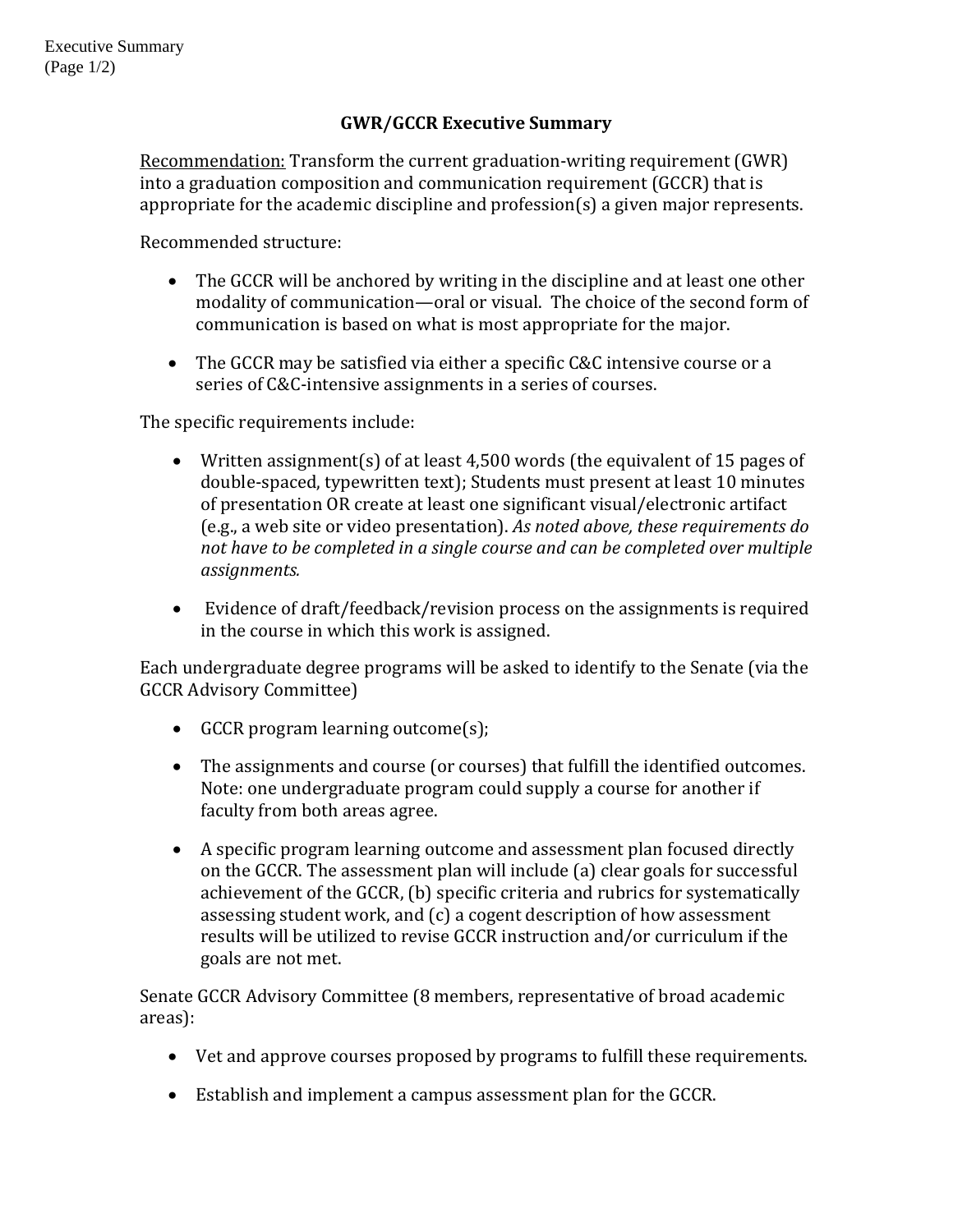Timeline for implementation:

- If approved in Spring of 2013, the GCCR would be implemented in Fall 2014;
- The current GWR will continue to be required until the GCCR is implemented. During the interim, a program may design and submit new courses for satisfaction of proposed GCCR; these courses may be used to fulfill the GWR. These will be evaluated by the Division of Writing, Rhetoric, and Digital Media and Undergraduate Council until the GCCR Advisory Committee is established.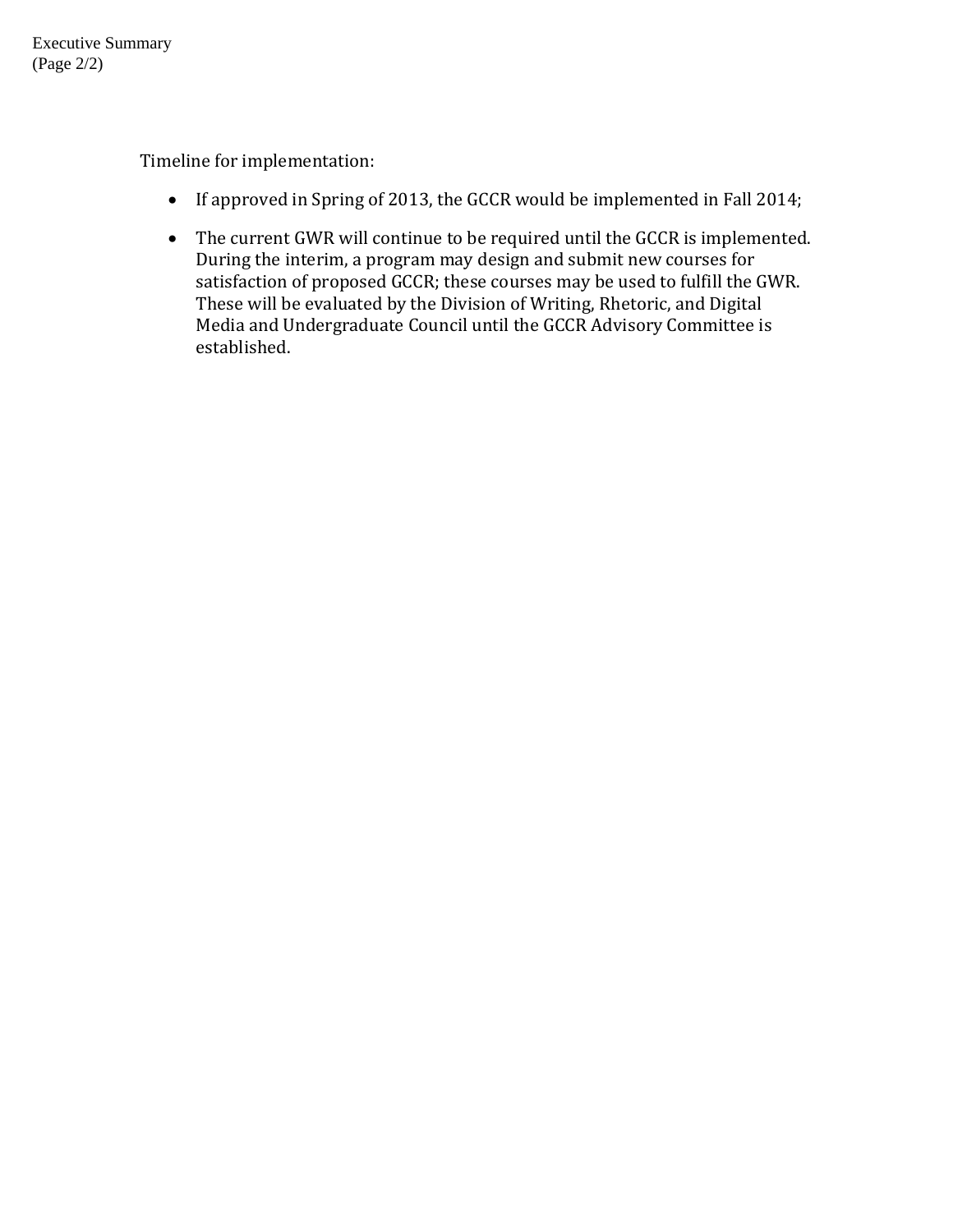To: Ben Withers, Interim Associate Provost for Undergraduate Education

From: GWR/GCCR Revision Task Force (D. Sellnow, S. Kelley, J. Minier, K. Badger, S. Yost, A. Bosch, R. Sweigard, R. Remer, J. Eldred)

Re: Revision Recommendation Progress Report

Date: November 26, 2012

The GWR/GCCR Revision Task Force reviewed the documents provided to us last week, met this morning to discuss them, and now provide this progress report and recommendation. If you decide that doing so is appropriate, we ask that you share our thoughts with the Senate Council for feedback.

- 1. Rename the GWR (Graduation Writing Requirement): GCCR (Graduation Composition and Communication Requirement).
- 2. Allow each program to determine what specific composition and communication competencies will be required for their GCCR. Writing must be included as the anchor. (Other competencies to include various aspects of oral and/or visual communication produced and delivered in face-to-face and/or digital environments.)
- 3. Each program's GCCR will be articulated in a distinct degree program student learning outcome (the "GCCR SLO"). If program changes are required to address this learning outcome within the degree curriculum, these will be approved through the traditional "program change" channels at the college level, the Undergraduate Council, and the University Senate. Similarly, if new courses are designed to satisfy this requirement, these new courses will be vetted and approved as any new course proposal will, through the usual channels as indicated by Senate Rules and Regulations.
- 4. The GCCR learning outcome will be assessed at least every three years, reviewed by the GCCR Advisory Committee, and reported to the Office of University Assessment.

\*see Senate GWR to GCCR Governance recommendation below

5. The Office of University Assessment will modify the existing Improvement Action Plan rubric to include a component for the GCCR.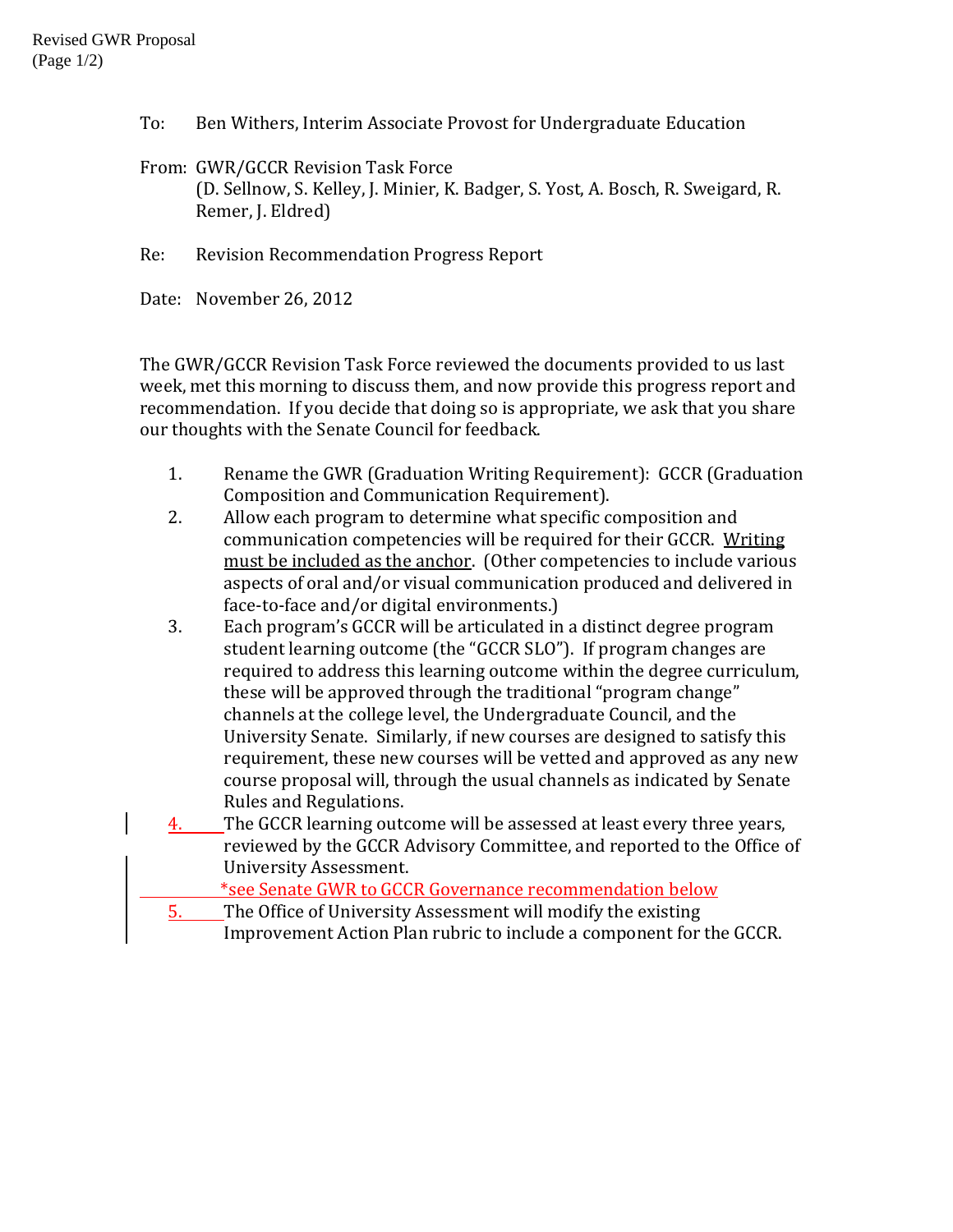\*GWR Governance Revision (as approved in the March 7, 2005 University Senate minutes) Recommendation:

## III. Governance

We recommend the creation of a Graduation Composition and Communication Writing Requirement (GCCWR) advisory committee, composed of six to eightfour members with appropriate expertise in communication and assessment representing a variety of colleges and chaired by the Undergraduate Council liaison., including representatives from a variety of colleges, and chaired by the director of the Writing Initiativ One member will be from the Office of University Assessment. This committee will be appointed by the associate provost for Undergraduate Education, with advice from the Senate Council. The GCCWR committee's charge will be

- to recommend to the Undergraduate Council approval or rejection of a GCCR plan (student learning outcome (SLO), instruction, assessment) courses and series of courses proposed by departments to satisfy the Graduation Composition and CommunicationWriting Requirement (the Undergraduate Council will make the final determination),
- to review and report on assessment data to support ongoing SLO improvement,
- to allocate faculty development funds *(if available)*.

The GCCR committee may recommend policy changes, but such recommendations would also need to go through the appropriate Undergraduate Council and University Senate channels for approval. only the Senate will have the power to create or change requirements. The GCCWR committee will have final authority only on the allocation of faculty development funds *(if available)*.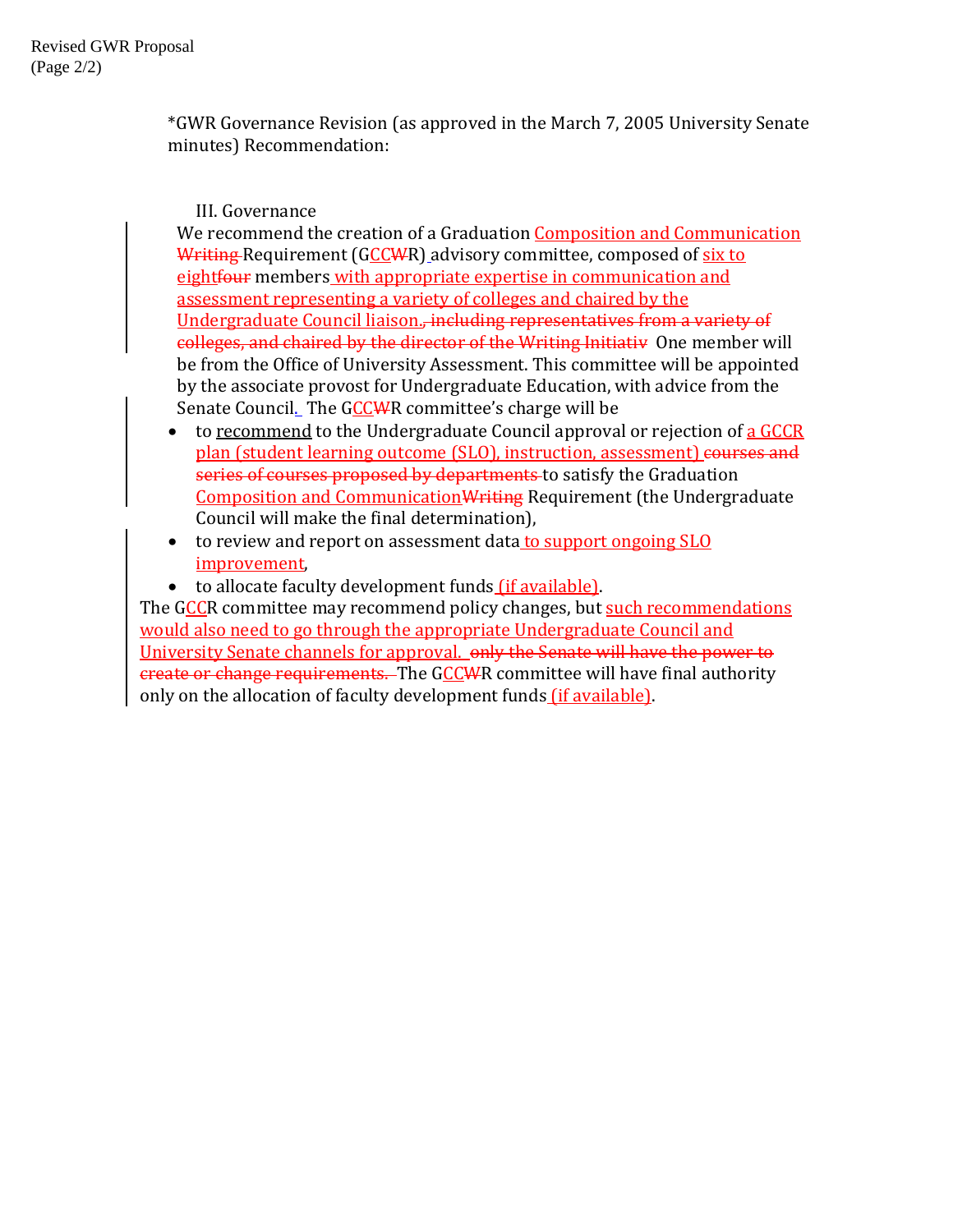# **Graduation Writing Requirement: A History**

- Mid-Late 1980s: Dean of Undergraduate Studies funded a Writing-Across-the-Curriculum initiative focusing particularly on English and the humanities departments and blending it into the new University Studies Program requirements.
- 2002 USP writing requirement changed to ENG104 and proposed a new graduation requirement that students complete 3 "Writing Intensive courses" approved by USP Committee
- Spring 2004 Senate assigned an *ad hoc* committee on the GWR and implemented a two-tiered system of writing requirement for graduation (SR 5.2.4.3). The English Department implemented 200-level English courses as default 2nd tier for 2004-05 and worked with the Registrar to track courses and transfer exemptions to mirror "W" courses; English faculty *ad hoc* committee defined page minimums, writing process and passing grade requirements for any Writing-Intensive; English faculty conducted double-blind assessment from sampling and senior interviews to create these criteria; Provost funded a "UK Writing Initiative" with all funds earmarked for faculty development.

[\(http://www.uky.edu/Faculty/Senate/university\\_senate/minutes\\_transcripts/minutes/20](http://www.uky.edu/Faculty/Senate/university_senate/minutes_transcripts/minutes/2003-2004/2004-03-08.htm) [03-2004/2004-03-08.htm\)](http://www.uky.edu/Faculty/Senate/university_senate/minutes_transcripts/minutes/2003-2004/2004-03-08.htm)

Spring 2005 – Senate continued to debate issues of

- faculty governance (the questions revolved around whether the Senate or locallyelected USP committee with the Dean of Undergraduate Studies was to make operational decisions), and
- site of course offerings (should the Department of English deliver both tiers or continue with the voluntary Writing-in-the-Disciplines program across all the colleges)

The Senate agreed to governance in a Writing Initiative committee of the Undergraduate Council and local faculty decisions on writing competency given that the Writing Initiative's guidelines were approved. Funds were disbursed from the Office of Undergraduate Education.

The report approved by the Senate 4/7/2005 recommended changes to SR 5.2.4.3 (Acceptable Standards in Written English in All Courses). There were no changes proposed to SR 5.4.3.1 (Writing Requirement) although Bulletin Language was changed. As result, this SR remains out of date.

([http://www.uky.edu/Faculty/Senate/university\\_senate/minutes\\_transcripts/minutes/2004-](http://www.uky.edu/Faculty/Senate/university_senate/minutes_transcripts/minutes/2004-2005/2005-03-07.htm) [2005/2005-03-07.htm\)](http://www.uky.edu/Faculty/Senate/university_senate/minutes_transcripts/minutes/2004-2005/2005-03-07.htm)

2009/11 – The Writing Initiative was dissolved and the Tier II courses revert to general oversight by the English Department. The Writing Program and the Writing Center are moved from the English Department to the new division of Writing, Rhetoric and Design. The Associate Provost for Undergraduate Education charged an *ad hoc* committee of the Undergraduate Council to address the issues involved in how the GWR will work within the framework of the new general education requirements (UK Core) given the new approaches to the Composition and Communication I & II content areas and related learning outcome. Though many discipline-specific courses were proposed and approved, the majority of GWR Tier II enrollment appears to be courses that were being offered by the English Department faculty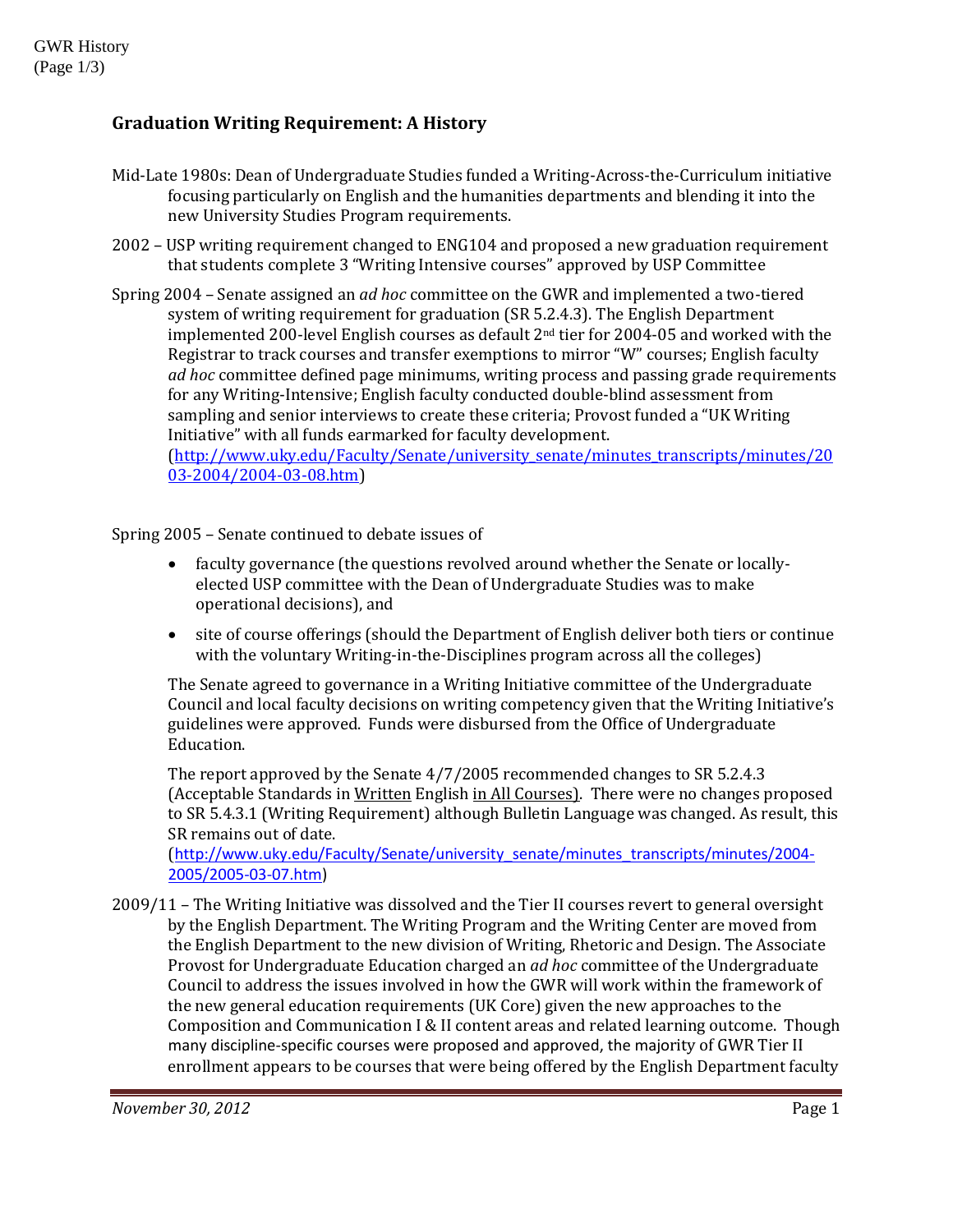(the office of Undergraduate Education has requested a BI report to better understand issues of enrollment). No new courses for the Tier II GWR courses are being proposed by faculty across campus.

- January 2011 University Council's *ad hoc* committee Report and Recommendation submitted to Senate Council; the recommendations focused on requiring a Tier II writing course in the major.
- Fall 2011 GWR Report/Recommendation assigned to the Senate's Admissions and Academic Standards committee. Proposal to change the existing GWR, which depended heavily on ENG courses, into a Communication Requirement in the Major (CRM). This proposal would require student to obtain skills in written, oral and/or visual communication specific to their major. The CRM proposal was approved by the SAASC February 17, 2012. The Committee recommended that the Undergraduate Council and GEOC certify and oversee CRMs (with each college to "except students on a case-by-case basis until Fall 2012"). The committee recommended that "since GWR is suspended" that the colleges could choose either their own CRM or required "whatever the old GWR required" and to work across departments to make sure any prerequisite imposed on their students is "mutually satisfactory." (Se[e http://www.uky.edu/Faculty/Senate/files/Meetings/1\\_2011-](http://www.uky.edu/Faculty/Senate/files/Meetings/1_2011-2012/20120227/GWR-CRM_Complete.pdf) [2012/20120227/GWR-CRM\\_Complete.pdf\)](http://www.uky.edu/Faculty/Senate/files/Meetings/1_2011-2012/20120227/GWR-CRM_Complete.pdf)

February 27, 2012 – The proposal to replace GWR with the proposed CRM is heavily debated, especially regarding codification of such a flexible proposal and whether or not the faculty in departments were aware of the possible effects of the proposal on their degree programs.

March 5, 2012 – Senate Council takes up the proposed CRM and raises the following:

- Some departments/programs are not participating in the GWR because the writing done in some disciplines, such as engineering, biology, etc. is not the kind of writing required by the GWR requirements. The GWR requirement was very specific as to the type and amount of writing that is required.
- Students are receiving waivers so that writing intensive courses that have not been approved for the GWR can be used as credit for the GWR. The intent is to allow seniors who are otherwise ready to graduate to not be delayed by the lack of GWR courses.
- The process for approving courses has not gone away, but has changed under the purview of the Undergraduate Council to be more flexible for instructors.
- The proposal recommends that at least two of the three communication modalities (oral, written and visual) be addressed in the CRM, but there is no requirement that writing must be included.
- The GWR-CRM proposal places a heavy emphasis on the need for assessment, but is very short on details of assessment.
- The Quality Enhancement Plan (QEP) of Multimodal Communication Across the Curriculum will be able to assist instructors create and grade assignments that meet specific communication needs for different disciplines.
- There was once a strong push to have all introductory literature classes be approved for GWR, which unfairly burdened that department.

Council requested that the GWR-CRM proposal be revised to address these issues and be resubmitted.

April 2012 – After further discussions with Mark Kornbluh (Dean, A&S) and Roxanne Mountford (Director, Writing, Rhetoric and Digital Media), the GWR *ad hoc* Committee submitted a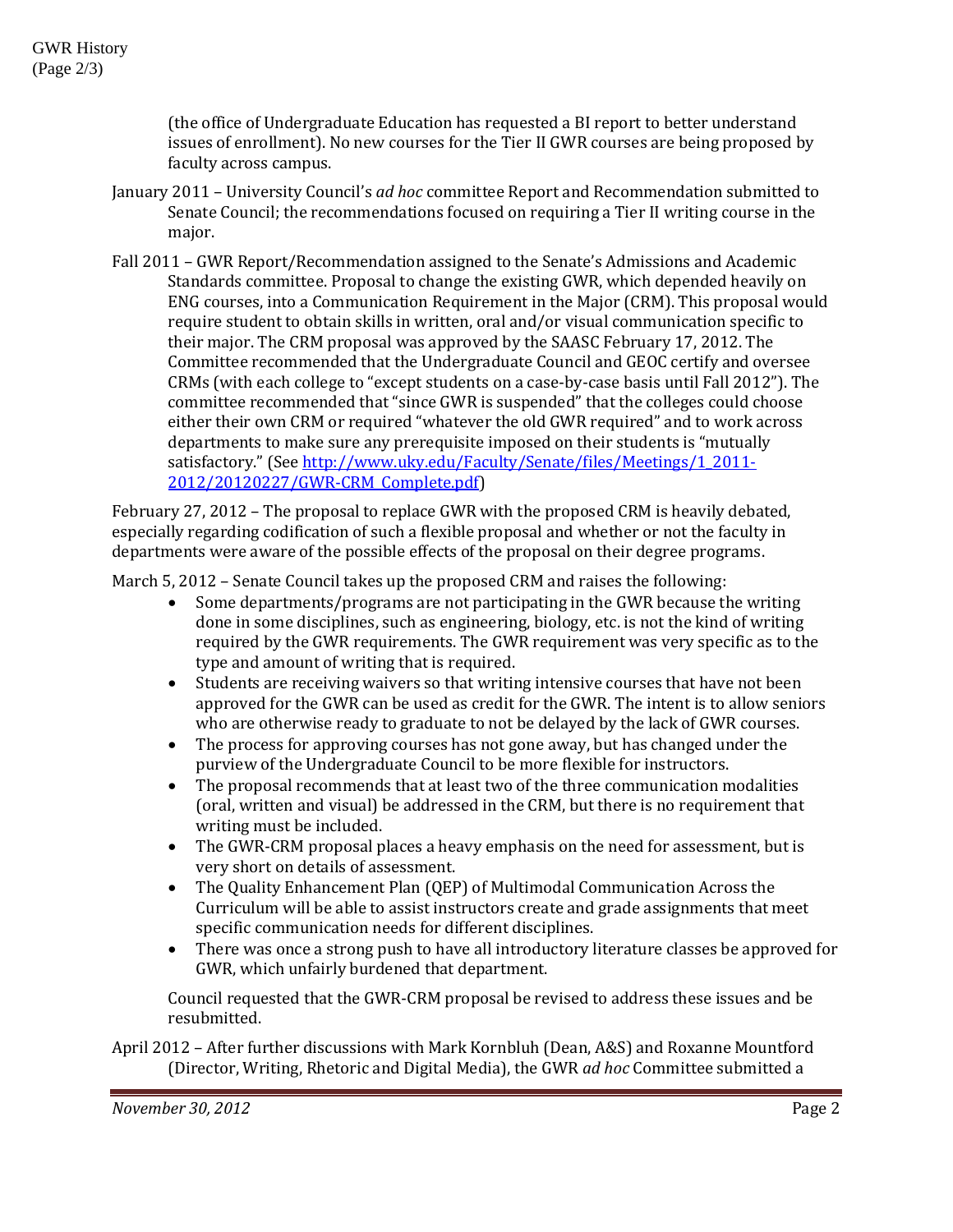revised proposal for a Graduation Composition and Communication Requirement (GCCR) with the following major changes:

- Writing is required, along with EITHER oral OR visual communications.
- Programs will decide whether they will offer the required course(s) or partner with another unit to do so. They will also be able to rely on the UK Quality Enhancement Plan for SACS (Presentation U) resources and infrastructure to support faculty and students.
- The requirements for GCCR course assignments and the evaluation of the program were simplified to accommodate the diversity of the needs of the academic disciplines.
- Renamed the requirement the "Graduation Composition & Communication Requirement" (GCCR) to parallel the UK Core courses (another option would be the GWCR, Graduation Writing and Communication Requirement). (see [http://www.uky.edu/Faculty/Senate/senate\\_council/minutes/2011-](http://www.uky.edu/Faculty/Senate/senate_council/minutes/2011-2012/SC%20Minutes%20March%205%202012_TOSC_Complete.pdf) [2012/SC%20Minutes%20March%205%202012\\_TOSC\\_Complete.pdf\)](http://www.uky.edu/Faculty/Senate/senate_council/minutes/2011-2012/SC%20Minutes%20March%205%202012_TOSC_Complete.pdf)

October 2012 – The April revision is revisited by Mountford at the invitation of the interim Associate Provost for Undergraduate Education.

November 2012: the 2011 ad hoc committee is reformed by the interim Associate Provost to review the newly revised draft.

November 26, 2012: The issue of the GWR was brought to the attention of the Senate Council. The SC determined that the previous GWR remains in effect, voting that "courses listed in APEX as satisfying the Graduation Writing Requirement (GWR) will continue to satisfy the GWR for all undergraduate students who matriculated since 2004, until the Senate acts otherwise."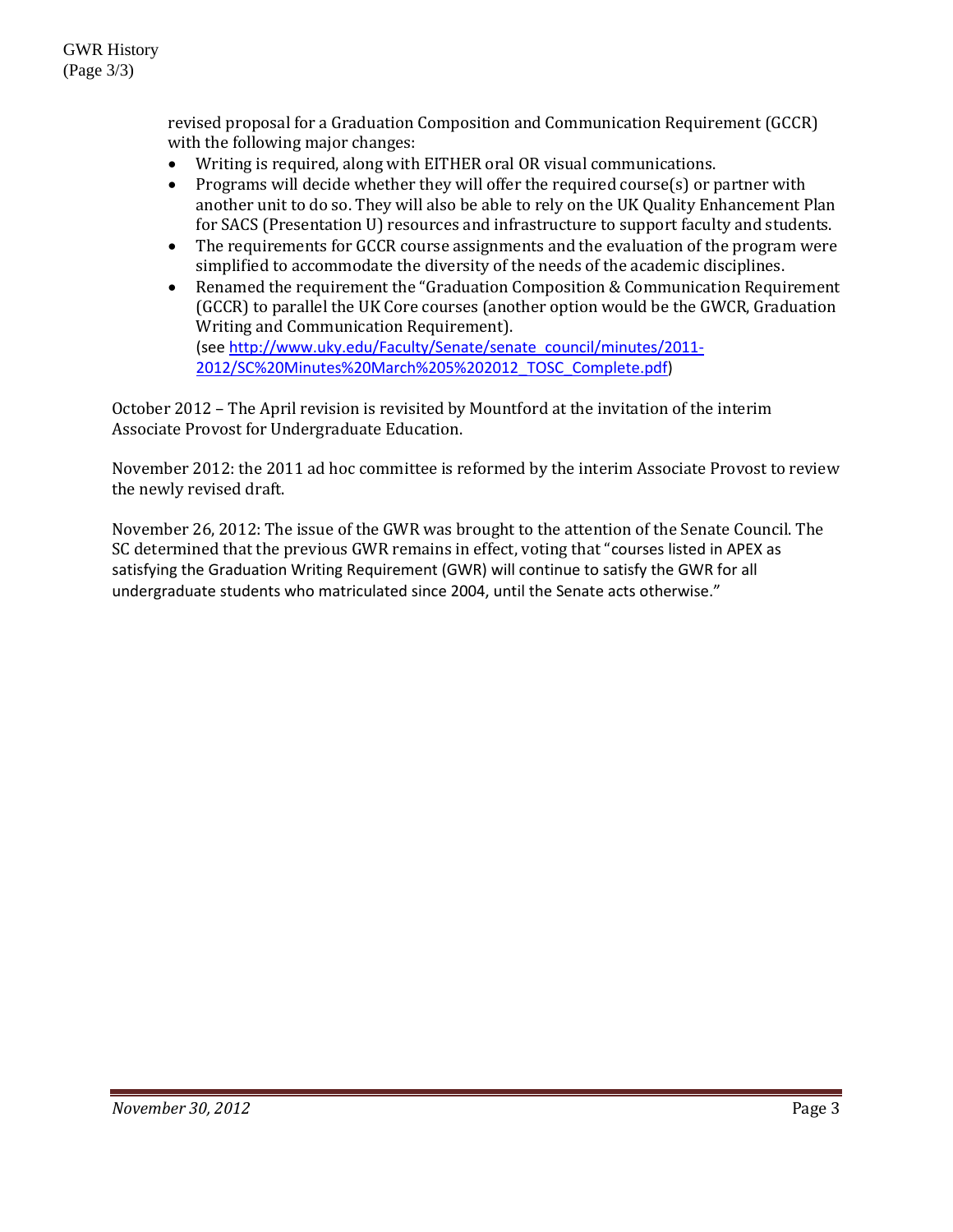# Revised Proposal for a Graduation Composition and Communication Requirement (GCCR)\*

# *\*Graduation Writing Requirement ad hoc Committee Report and Recommendation. Originally submitted January 2011*

**Members:** Deanna Sellnow (Chair), Karen Badger, Anna Bosch, Janet Eldred, David Hulse, Scott Kelley, Richard Sweigard, and Scott Yost

Revised Proposal – April 2012 to reflect discussions with Senate Council, Mark Kornbluh (Dean, A&S), and Roxanne Mountford (Director, Writing, Rhetoric, and Digital Media). Final revisions completed in December 2012 by Roxanne Montford.

# **Background for Modifying the Current GWR**

Because adoption of the UK Core has changed the nature of writing instruction in general education at UK, the Graduation Writing Requirement (GWR) needs to be modified. The current GWR requires both a Tier-I and Tier-II writing course; the Tier-I course under USP was English 104, which is no longer taught. This course has been replaced with Composition and Communication I and II, a two-course sequence integrating instruction and practice in writing, oral communication, and visual/digital design.

The Tier-II courses were managed under the Writing Initiative, which has been dissolved. Transfer and equivalency questions have since been managed on an ad-hoc basis by the Vice-Provost for Undergraduate Education and the Division of Writing, Rhetoric, and Digital Media, which is the consolidated unit on campus for writing (including the old Writing Program and the current Writing Center). New courses for the Tier-II GWR courses are no longer being proposed.

Finally, there are reasons to reconsider some aspects of the old GWR. A primary goal of the GWR was for students to have the option of taking a Tier-II writing course within their own major. That goal has not been met. For example, in the 2008-2009 academic year, 4515 students enrolled in Tier-II writing classes, and the English Department, through the Writing Program, Literature and Film courses provided 3326 of those enrollments (73.7%).

The 12 courses originally tasked with meeting GWR and providing the vast bulk of enrollments are:

• ENG 203 (now WRD 203) Business Writing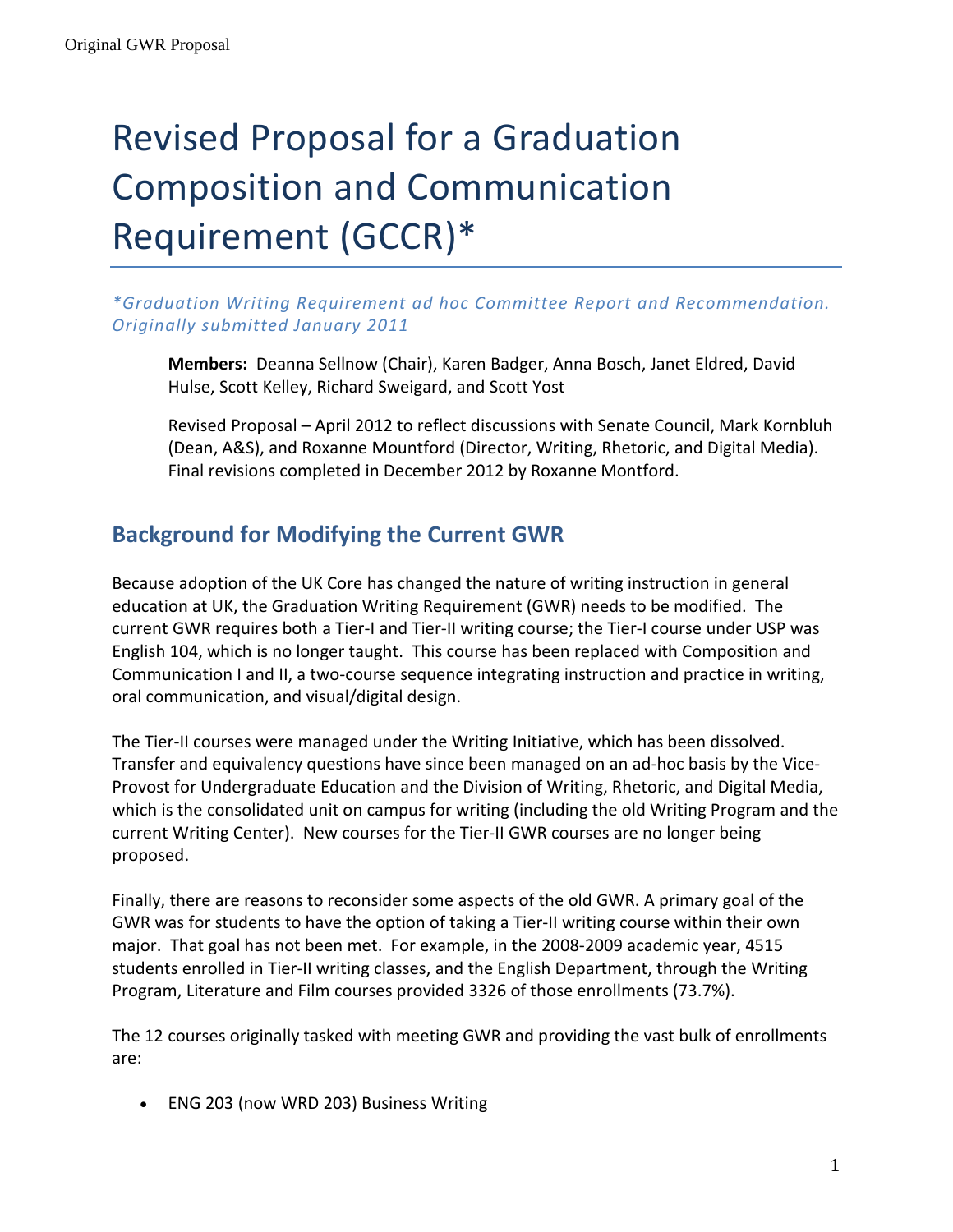- ENG 230 Introduction to Literature
- ENG 231 Literature and Genre
- ENG 232 Literature and Place
- ENG 233 Literature and Identities
- ENG 234 Introduction to Women's Literature
- ENG 261 Survey of Western Literature from the Greeks Through the Renaissance
- ENG 262 Survey of Western Literature from 1660 to the Present
- ENG 264 Major Black Writers
- ENG 270 The Old Testament as Literature
- ENG 271 The New Testament as Literature
- ENG 281 Introduction to Film

Since that time, the following 11 courses have been added on a permanent basis. Note that these courses are all for majors only except ENG/WRD 204 and ENG/WRD 205.

- Architecture: ARC 314 (Approved Spring 06- Present)
- Communication and Leadership Development: CLD 250 (Fall 05- Spring 2010)
- ENG 204 (now WRD 204) (Spring 2010- Present)
- ENG 205 (soon to be WRD 205) (Spring 2009- Present)
- History: HIS 471, 490, or 499 (Spring 06- Present)
- Interior Design: ID 234 (Spring 2012 to Present)
- Physics: PHY 435 or 535 (Spring 07- Present)
- Russian: RUS 499 (Fall 06- Present)
- Sustainable Agriculture: SAG 201 (Fall 07- Present)
- Social Work: SW 470W (Spring 06- Present)

In addition, there are a number of other courses that are approved on a semester-by-semester basis or were approved for a short time and no longer available. Note that these courses are all for majors only.

- Arts and Science: A&S 300 (Fall 08 Only)
- Agricultural Biotechnology: ABT 201 AND 301 (Approved Fall 06 to Present)
- Agricultural Economics: AEC 580 (Approved Spring 08 ONLY)
- Anthropology: ANT 582 (Approved Spring 07-Spring 08 Only)
- Biology: Bio 425/VS 395 (Approved Fall 06 Only)
- Chemical and Materials Engineering: MSE 403G (Fall 2010 to Present)
- Civil Engineering: CE 599 (Approved Spring 07- Fall 08)
- Civil Engineering: CE 507 (Fall 08 only section 001; Fall 09 only section 003)
- Clinical Leadership and Management: CLM 595 (Fall 07 to Present)
- Communication: COM 351 (Summer 08 to Present) Communication Disorders: CD 410/482/483 (Spring 06- Spring 2009)
- Electrical Engineering: EE 490 (Fall 2010- Present)
- Geography: GEO 300 (Spring 06-Fall 08 Only)
- Special Education and Rehabilitation: EDS 530 (Fall 06 to Present)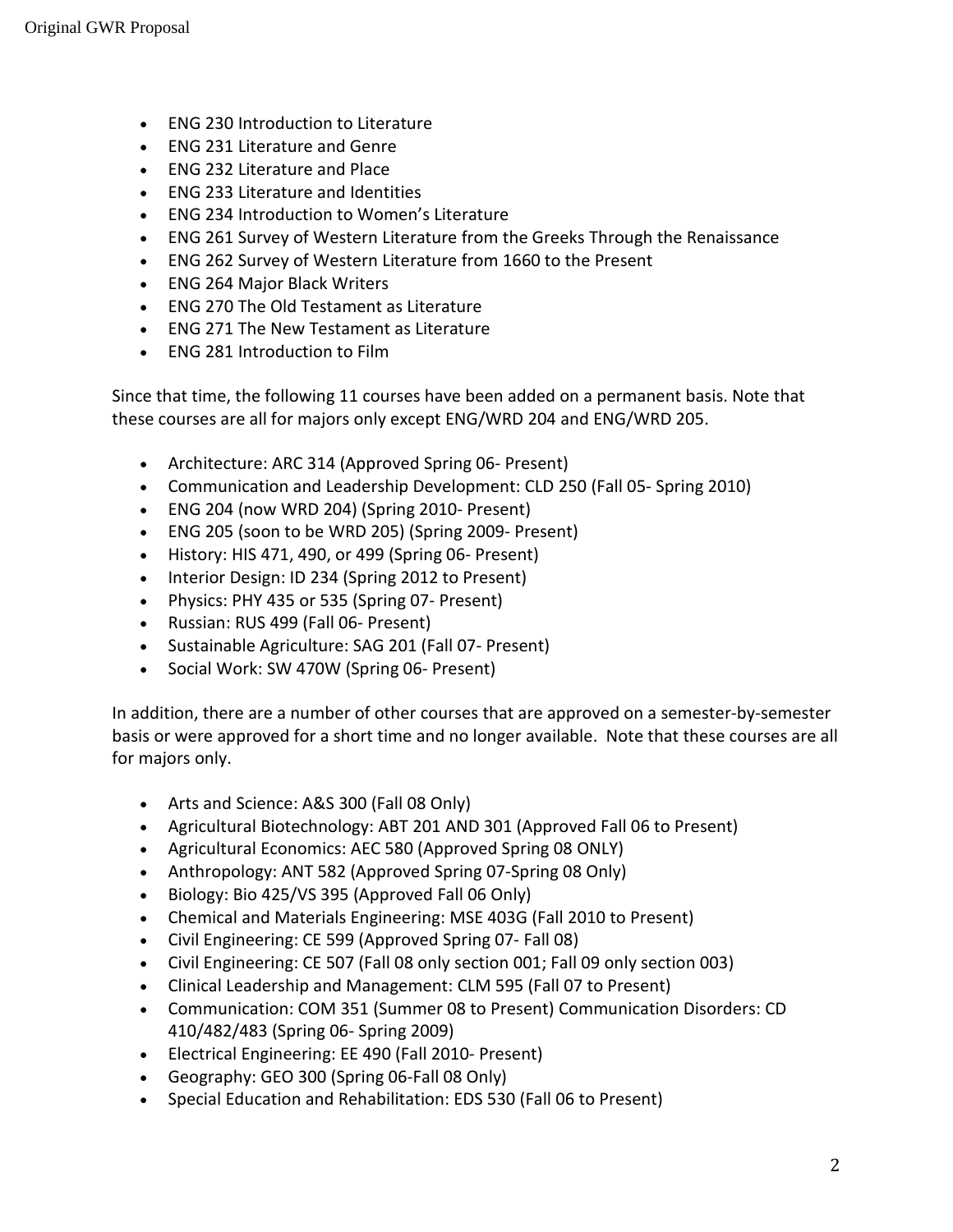- Educational Policies Studies: EPE 301W (Spring 08 to Present)
- Forestry: FOR 460 (Starting Fall 09)
- Forestry: FOR 400 (Starting Fall 2012)
- Math: MA 330 (Spring 09 only section 002; Spring 2010 only section 002)
- Mining: MNG 371 (Starting Fall 08)
- Chemical and Materials Engineering: MSE 403G (Spring 2009 only section 001; Spring 2010 only section 002)
- Natural Resource Conservation and Management: NRC 301(Fall 05 to Present)
- Nursing: NUR 854 (Fall 2004 to Present)
- Nutrition and Food Science: NFS 591 (Spring 07-Spring 09 Only)
- Nutrition and Food Science: NFS 474/475 (Fall 2009 to Present)
- Political Science: PS 490 (Spring 08 to Present)

## **What do our Benchmarks Do?**

An inspection of our benchmarks reveals that most require a Tier II writing course in the major. A brief summary of most of our benchmark requirements follows:

#### *University of Arizona (http://catalog.arizona.edu/2010-11/policies/writing.htm)*

The University of Arizona requires that every undergraduate degree program include at least one required writing emphasis course. Writing emphasis courses are junior- or senior-level courses that emphasize writing in the discipline. At least 50% of the grade in the course must be awarded based on the writing component.

#### *Michigan State University*

#### *(http://www.reg.msu.edu/ucc/policies.asp#Tier%20I%20and%20Tier%20II%20Writing)*

Michigan State has a Tier II writing requirement. These Tier II writing courses are generally required courses in the degree programs. These courses are 3 credit (minimum) 300 or 400 level courses identified with a W. They also allow more than one course, for example, a cluster of courses in the discipline with 1 or 2 credits per course to count. One outcome is that students are expected "to produce well written, edited, revised and proofread papers which communicate effectively in their fields." The writing requirements are primarily developed within the degree programs, but must include at least one major assignment that includes submitting a draft that is evaluated and returned for revision prior to the final grade.

#### *University of Iowa*

Iowa requires a two-course sequence in Rhetoric (which includes writing, speaking, and reading) but does not require a Tier II course in writing and communication.

#### *University of Missouri (http://cwp.missouri.edu/)*

Missouri has a writing requirement largely in the disciplines. At least 20 pages of writing, with drafts and revisions as part of the assignments, are required. As described at the Missouri Campus Writing Program website: "WI assignments may be traditional individually-written printed-page papers, or may take the form of group-work, oral, multi-media and/or electronic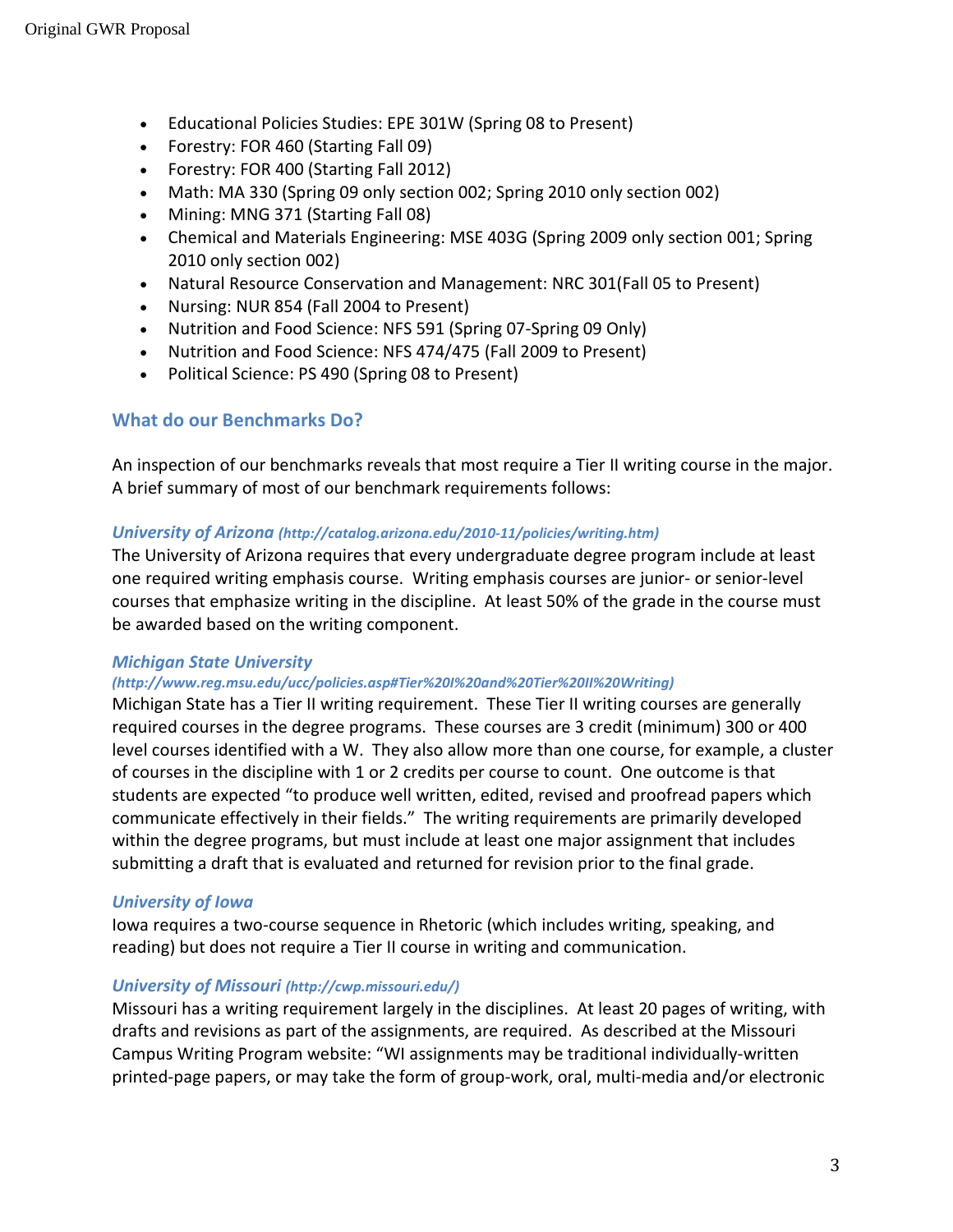communications." There should be multiple assignments, and hopefully, peer evaluations in addition to professor evaluations.

#### *University of Minnesota (http://onestop.umn.edu/degree\_planning/lib\_eds/index.html)*

All students must take four writing-intensive courses beyond freshman writing. At least one of these must be in the major.

#### *University of California at Davis (http://writing.ucdavis.edu/about-uwp/about/)*

All students complete a two-course sequence, to include an introductory requirement and then either intermediate or advanced courses as designated by each college. The second courses are typically in the discipline but not exclusively so.

#### *Ohio State University (http://asccas.osu.edu/resources/gecguidelines#1)*

OSU has a "required third course in writing and related skills (e.g., oral communication) to assure that junior or senior year students are provided an upper-level course in their major that contains a significant writing component.

Departments may choose to accept 1) one or more courses each of which meets this requirement, 2) writing sections of single courses each of which meets this requirement, 3) a group of courses, each containing a writing component, which together meet this requirement, or 4) a course which counts for the major but is outside of the major department.

In addition to requiring students to apply writing skills to their major, this third course should also develop students' skills in the oral articulation of ideas as well as their critical and analytical abilities in reading demanding texts and synthesizing ideas. Course work might also include a research project that exposes students to scholarly literature in their majors and requires them to improve library skills or to access information through computer systems."

#### *University of Wisconsin (http://pubs.wisc.edu/ug/geninfo\_study\_ger.htm#comm)*

Students at UW take a freshman course in Literacy Proficiency and then must take a second course prior to graduation. This can be a course in the discipline, or one from outside the department.

#### *University of Florida (http://www.registrar.ufl.edu/soc/201201/gord.html)*

Students must complete enough courses to meet a 24,000-word writing requirement prior to graduation. Writing intensive courses provide 2,000, 4,000 or up to 6,000 words, depending on the course. Freshman Composition provides 6,000 of the 24,000 word total. The additional courses are offered across most disciplines. Students must get a C in the course AND get a C in the writing portion of the course for it to count.

#### **What has Prevented UK from Moving Writing into the Disciplines?**

When college Academic Associate Deans were asked why their Colleges have not created more Tier-II writing courses in the majors, they typically responded that the format of the requirement does not work for their discipline. Members of Undergraduate Council, who are often heavily involved in the curriculum in their departments, made similar comments. One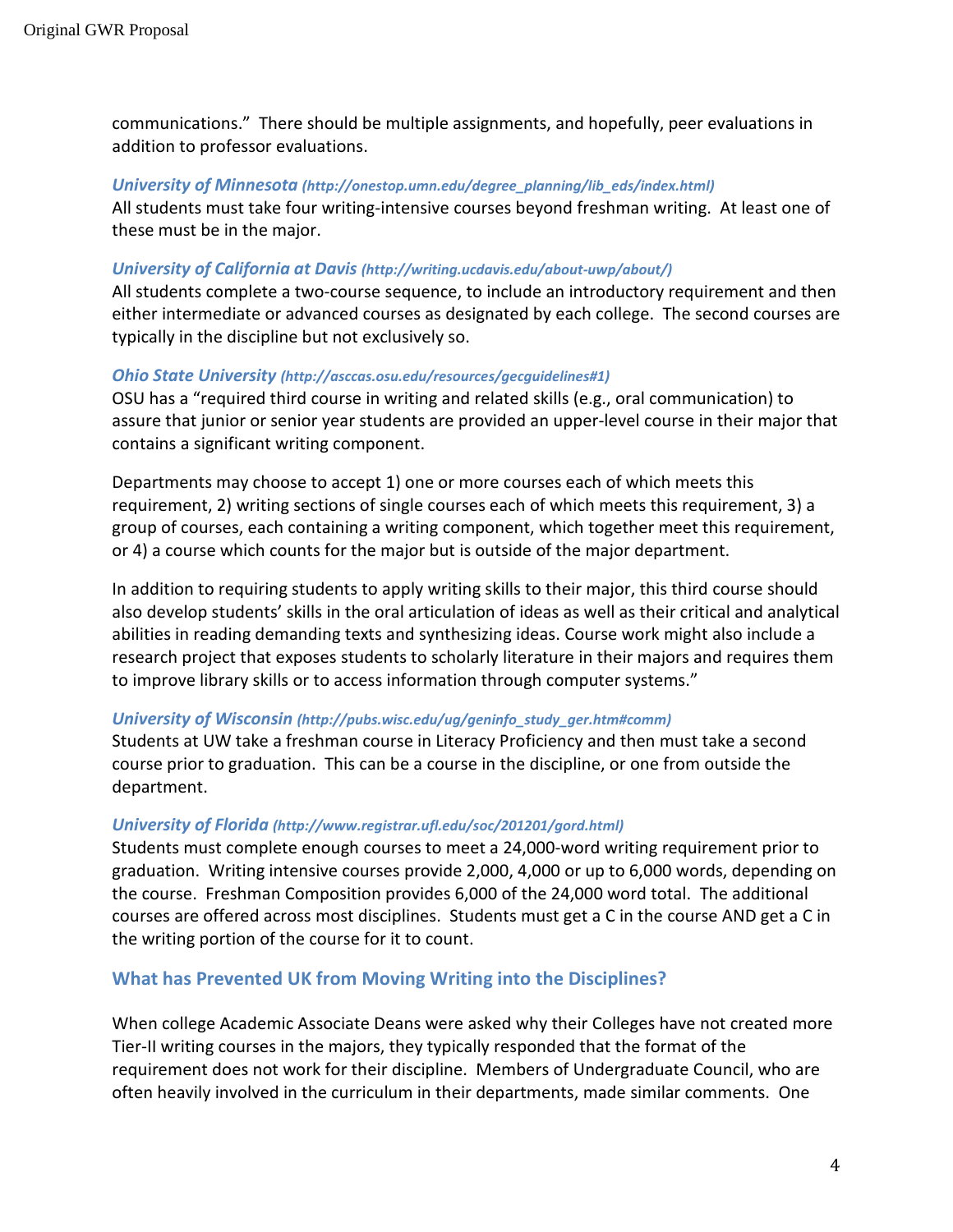faculty member indicated that the requirement seems to be based on the type of writing assigned in literature classes (e.g., a minimum of 5 pages per assignment), but the writing in his department's natural science curriculum is incompatible with it. There was not enough flexibility in the current guidelines to facilitate science writing in the major (e.g., lab reports, scientific papers and presentations).

The Graduation Composition and Communication Requirement (GCCR) is a viable alternative to the GWR and is also timely given a number of converging initiatives, as outlined below.

*First,* our UK Core has replaced disconnected writing and communication classes with the Composition and Communication I and II course series, which integrates writing, oral presentation, information literacy, and use of digital media. Courses in the disciplines could build on this platform. The student-learning outcomes in place for C&C could inform the outcome-based assessment of student proficiency in upper-level courses.

*Second*, all degree programs are to be assessed by the program faculty. Each program should have developed a set of program learning outcomes, and in nearly all cases, one learning outcome of most programs is related to written and oral communication.

For example, this is from Mechanical Engineering:

Our students will have the ability to communicate effectively. Students will be able to demonstrate

- Technical writing skills
- Formal presentations skills
- Interpersonal skills
- Visual communication

A second example is from the College of Social Work:

Students will demonstrate

- Professional demeanor in behavior, appearance and communication
- Effective oral and written communication in professional settings.
- Collaboration with colleagues and clients for effective policy action
- Separate fact from opinion in data presentation

Departments now must regularly assess artifacts from courses that relate to this learning outcome. They would use results of assessment to fine-tune their curriculum to ensure that students can indeed meet these outcomes when they graduate.

*Third,* faculties in the disciplines are best suited to determine the types of writing and communication skills their students should have upon graduation. The type of writing and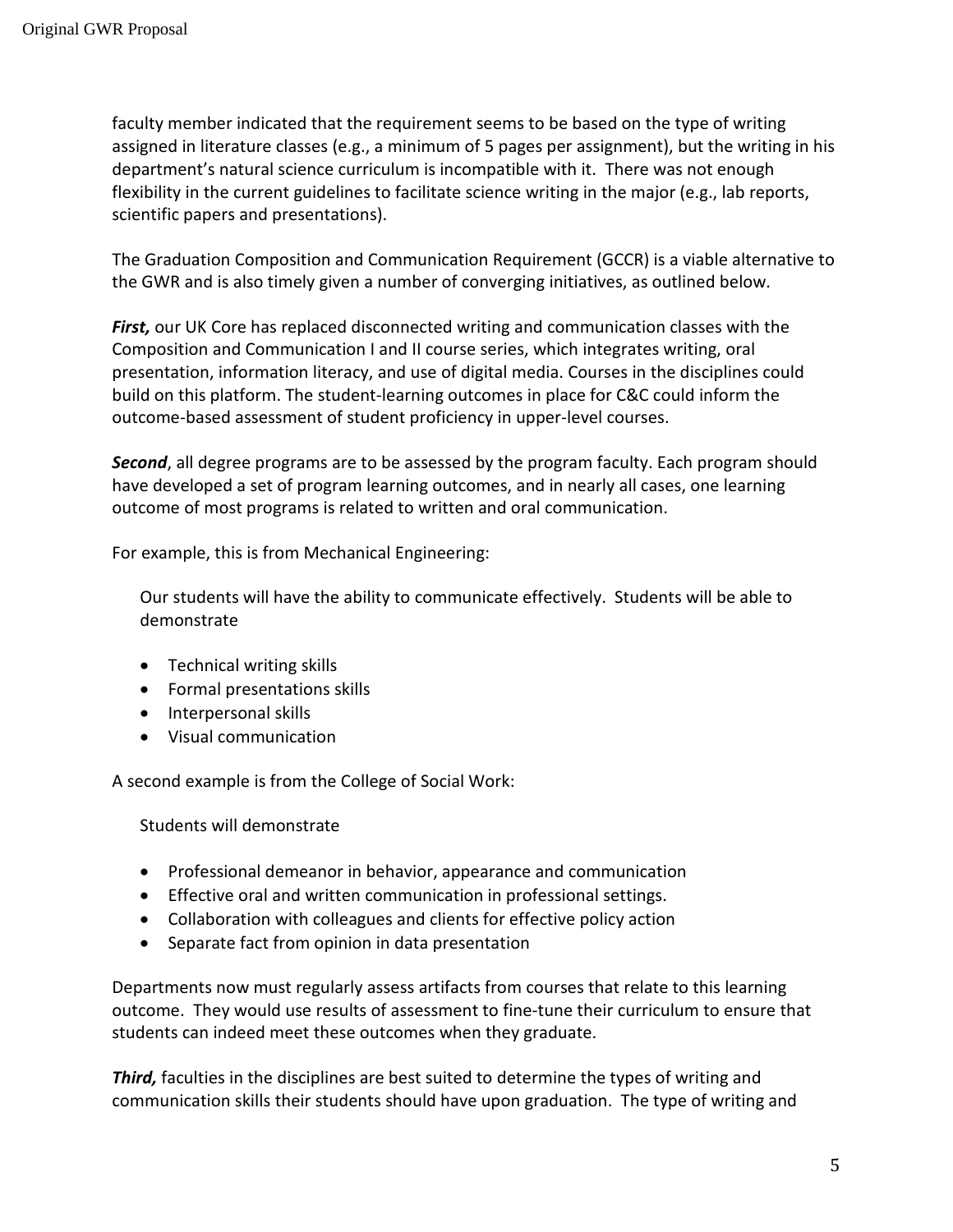communication skills required of a journalism or marketing major are likely to be very different from that required for a physics or animal science graduate.

*Fourth*, the University of Kentucky's Quality Enhancement Plan for SACS, "Presentation U," addresses the absence of support on campus for faculty who wish to incorporate more writing and communication instruction and assignments in their courses. In addition, this plan will better organize and enhance resources like The Writing Center and the Study to support students' writing, oral communication, and use of visual media in the majors.

# **Proposal for a Graduation Composition and Communication Requirement (GCCR)**

The *ad hoc* committee discussed options ranging from (a) eliminating any kind of graduation writing or communication requirement altogether to (b) retaining the existing requirement to (c) proposing a variety of options in between. Ultimately, the group concluded that the best approach is in line with the trend among UK benchmark universities, most of which require writing in the major, but enhancing this practice by adding either oral communication or visual/digital design. The new requirement would bring vertical integration of the UK Core C&C requirement into the major.

**Philosophy & Rationale:** Effective composition and communication (C&C) skills are acquired and developed over time through the processes of instruction, practice, assessment, and revision. Moreover, students' understanding of what constitutes effective writing and communication skills increase with further education and training. Employer surveys conducted annually by the National Association of Colleges and Employers (NACE) report strong writing and other communication skills (listening, speaking, interpersonal, and teamwork) consistently among their top 10 criteria for hiring college graduates. Thus, college graduates ought to leave the university having attained the C&C skills necessary to succeed in the professions their academic majors represent. Although the fundamental principles of effective C&C are being taught as part of UK Core, many additional skills are discipline or profession specific. In some fields, for instance, being able to communicate orally using visuals such as models or posters, or in public or online forums using electronic slideshows, or in interpersonal or small group settings is as crucial to success as being able to write essays, articles, or reports. A disciplinespecific C&C requirement will help convey to students that such skills are not just a box to be checked in order to graduate, but are important skills for success in their major and chosen profession. Thus, the committee proposes the following recommendation.

**Recommendation:** Transform the current graduation-writing requirement (GWR) into a graduation composition and communication requirement (GCCR) that is appropriate for the academic discipline and profession(s) a given major represents. The committee recommends that each GCCR address writing in the discipline and at least one other modality of communication—oral or visual. The choice of the second form of communication is based on what is most appropriate for the major. The GCCR may be satisfied via either a specific C&C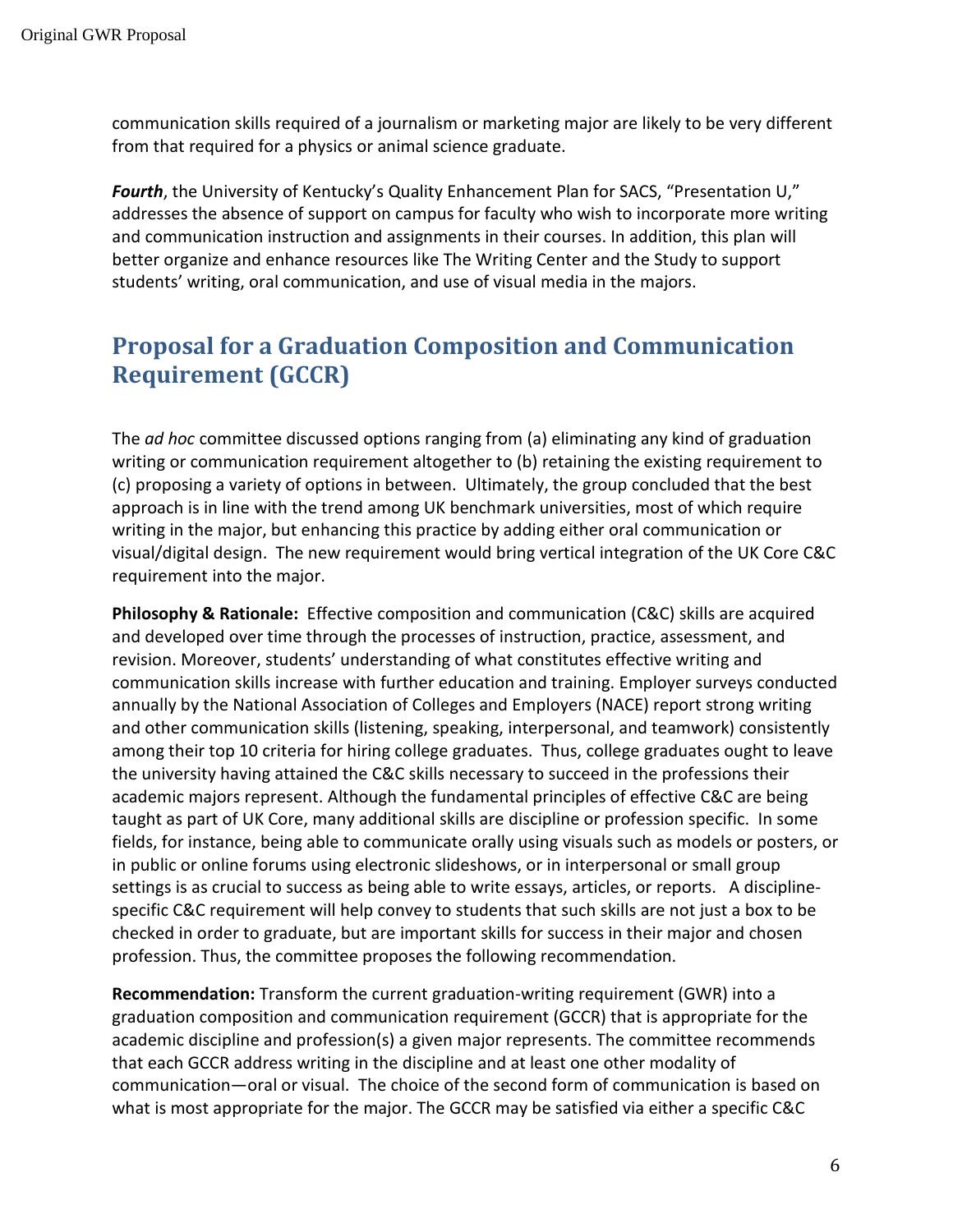intensive course or a series of C&C-intensive assignments in a series of courses. The GCCR will be articulated in one or more specific degree program learning outcomes and will be assessed regularly as required by program accreditation standards and university standards for SACS reaffirmation of accreditation that are already in place.

#### **Implementation Timeline and Parameters:**

The GCCR Advisory Committee and the Undergraduate Council will conduct GCCR certification and oversight jointly. Disciplinary courses that currently satisfy the GWR will be grandfathered in as certified for the new GCCR but will be subject to review.

The GCCR will replace the GWR the academic year following approval by the University Senate. The current GWR requirement will continue to be required until the GCCR is implemented. During the interim, a program may design and submit new courses for satisfaction of proposed GCCR; these courses may be used to fulfill the GWR. These courses should be evaluated by the Division of Writing, Rhetoric, and Digital Media and Undergraduate Council until the GCCR is established. Current writing-intensive courses offered by English and WRD (e.g., ENG 230, 261, 262, 264, 271, 281 and WRD 203, 204, 205) as well as all other approved GWR courses will continue to be offered as options under the GCCR as long as they offer evidence that oral or visual communication skills have been added.

Degree programs will be asked to identify their GCCR program learning outcome(s), course(s) and assignment(s) to fulfill it, as well as their assessment plan. The assessment plan will include (a) clear goals for successful achievement of the GCCR, (b) specific criteria and rubrics for systematically assessing student work, and (c) a cogent description of how assessment results will be utilized to revise GCCR instruction and/or curriculum if the goals are not met. In cases in which another unit is offering the courses for the degree program (e.g., WRD 203: Business Writing for majors in the College of B&E), the degree program will conduct the review and make recommendations to the unit offering the course to help implement any needed revisions.

The new requirement is for students to complete written assignment(s) of at least 4,500 words (the equivalent of 15 pages of double-spaced, typewritten text). In addition, students must present at least 10 minutes of presentation OR create at least one significant visual/electronic artifact (e.g., a web site or video presentation). These requirements do not have to be completed in a single course and can be completed over multiple assignments. Significant instruction and feedback on the assignments is required in the course in which this work is assigned.

Degree programs will propose courses to meet the GCCR to the Senate's GCCR Advisory Committee for review and a vote. The proposal must include the assignment(s) and a daily syllabus that clearly shows days in which C&C instruction is offered. In cases in which programs wish to designate multiple courses, clear information for students and advisers on how the courses fulfill the GCCR must be offered. For example, degree program A may decide that one course will meet all of the GCCR (marked "fulfills the GCCR" in the University Bulletin). Degree program B may decide that students will fulfill the writing portion in course 1 (marked "fulfills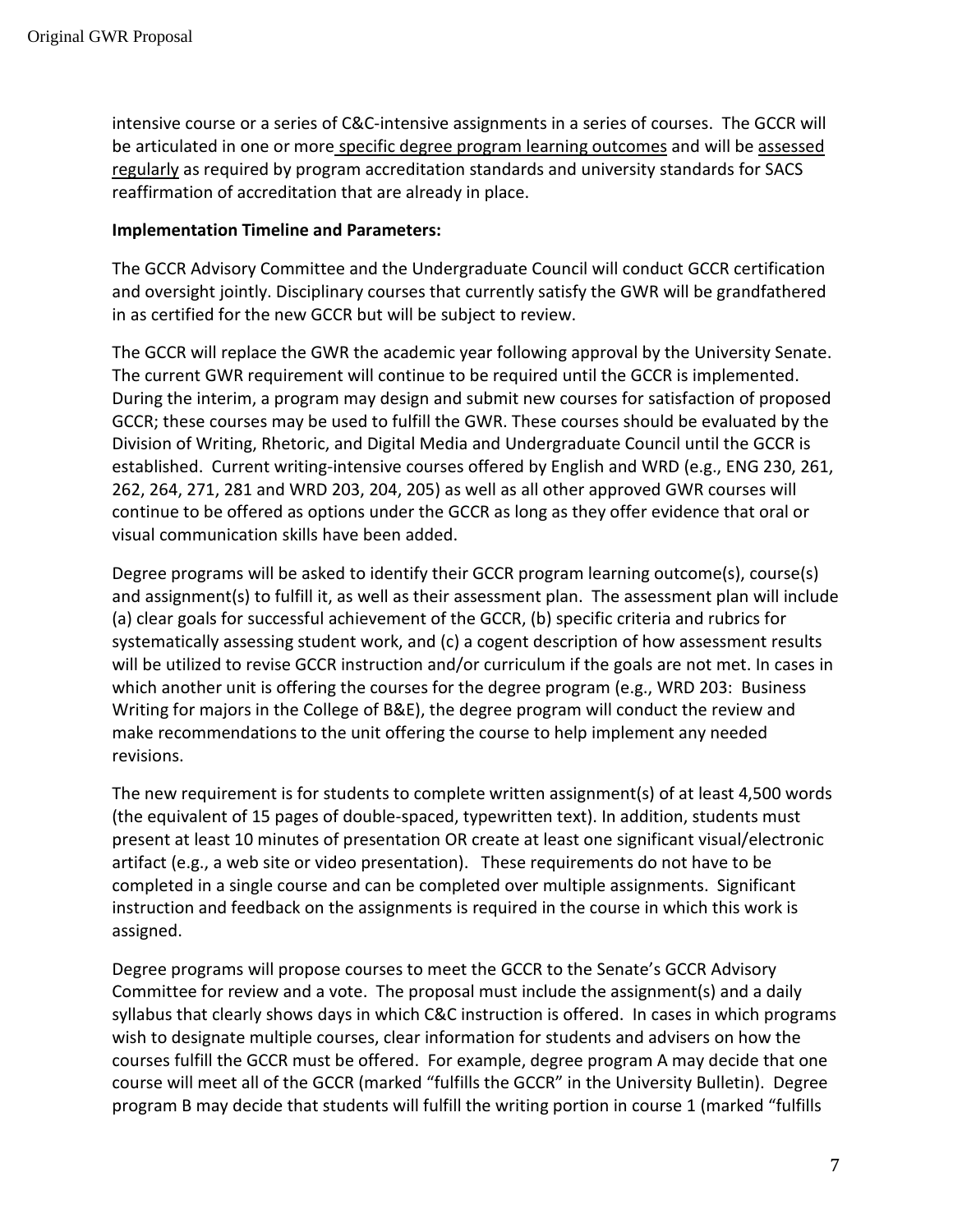the written component of the GCCR") and the oral portion in course 2 (marked "fulfills the oral component of the GCCR"). Degree program C may decide that students will fulfill the writing portion in two courses and a visual component in a third course (in the latter case, "fulfills the visual component of the GCCR"). The courses fulfilling the writing portion would be designated by word count (e.g., "fulfills 2500 words of the written portion of the GCCR"). The University of Florida details word counts per writing-intensive course and so could be used as a model.

It must be emphasized that it will not be adequate to require an assignment without linking it to clearly articulated objectives, providing significant instruction in support of those objectives, and identifying a draft/feedback/revision process. These details must be provided in course proposals to the GCCR Advisory Committee.

To satisfy the GCCR, students must earn an average grade of "C" or better on the designated C&C-intensive assignments produced in any given course designated as fulfilling some or all of the GCCR.

## **GCCR Certification Guidelines**

GCCR certification will be granted by identifying:

- (1) program learning outcome or outcomes focused directly on skill mastery in writing (required) and at least one other communication component (oral or visual communication);
- (2) a course (or series of courses) that identify major assignment(s) focused on meeting that outcome;
- (3) an explicitly stated instruction/draft/feedback/revision/evaluation process;
- (4) a discipline-specific information literacy component;
- (5) a grading plan (in some cases, a rubric) that identifies the significant elements that will be evaluated in the assignment; and
- (6) a cogent plan for assessing the GCCR at the program level.